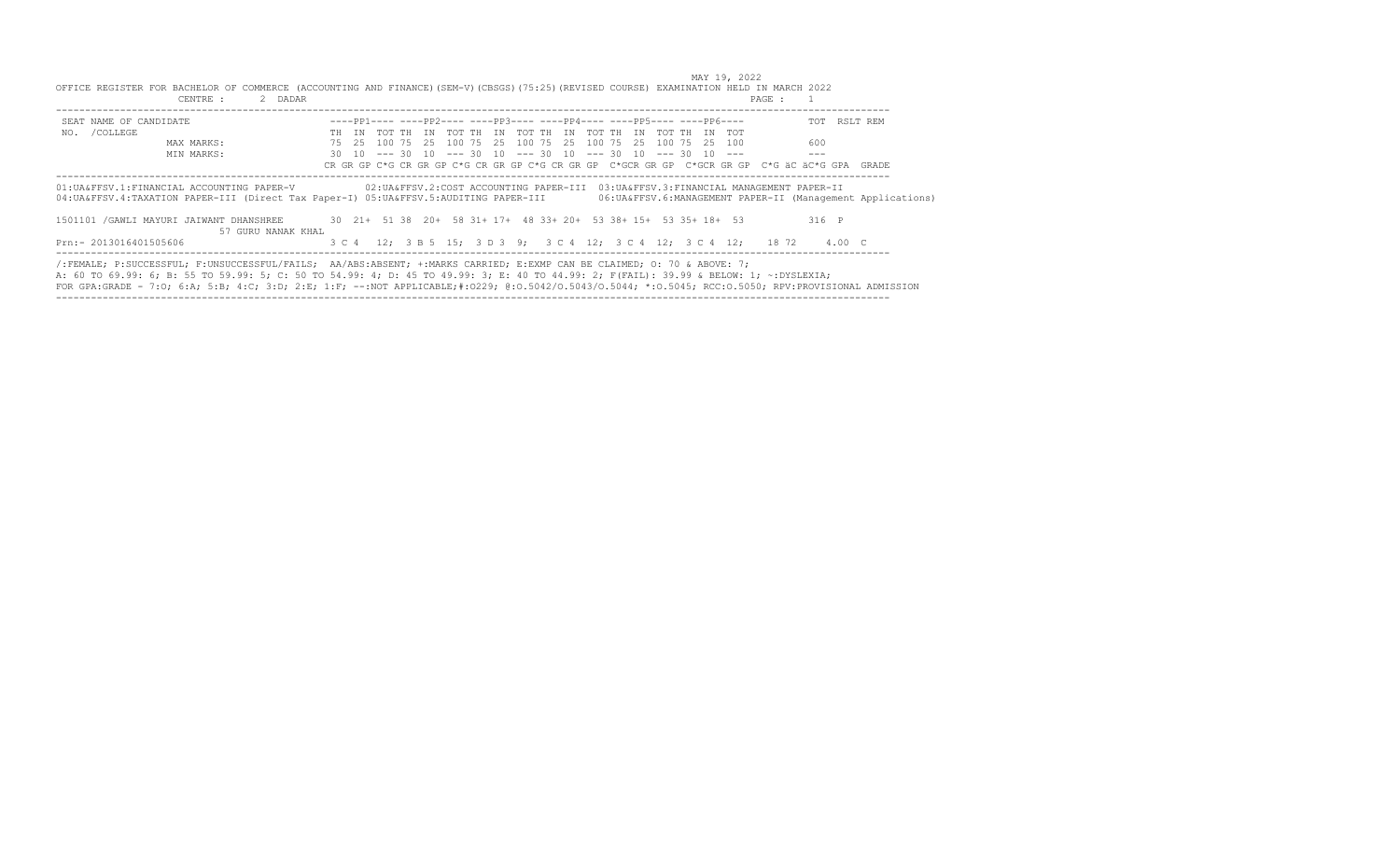| SEAT NAME OF CANDIDATE                                                                                                                                |  |  |  | $---pp1------pp2------pp3------pp4------pp4------pp5---------pp6---$                                                                                                                        |  |  |  |  |                                                                         |         |       | TOT RSLT REM                                                                                  |
|-------------------------------------------------------------------------------------------------------------------------------------------------------|--|--|--|---------------------------------------------------------------------------------------------------------------------------------------------------------------------------------------------|--|--|--|--|-------------------------------------------------------------------------|---------|-------|-----------------------------------------------------------------------------------------------|
| NO. / COLLEGE                                                                                                                                         |  |  |  | TH IN TOT TH IN TOT TH IN TOT TH IN TOT TH IN TOT TH IN TOT                                                                                                                                 |  |  |  |  |                                                                         |         |       |                                                                                               |
| MAX MARKS:                                                                                                                                            |  |  |  | 75   25   100   75   25   100   75   25   100   75   25   100   75   25   100   75   25   100                                                                                               |  |  |  |  |                                                                         | 600     |       |                                                                                               |
| MIN MARKS:                                                                                                                                            |  |  |  | $30$ $10$ $\leftarrow$ $\leftarrow$ 30 $10$ $\leftarrow$ $\leftarrow$ 30 $10$ $\leftarrow$ $\leftarrow$ 30 $10$ $\leftarrow$ $\leftarrow$ 30 $10$ $\leftarrow$ $\leftarrow$ 30 $\leftarrow$ |  |  |  |  |                                                                         | $- - -$ |       |                                                                                               |
|                                                                                                                                                       |  |  |  |                                                                                                                                                                                             |  |  |  |  |                                                                         |         |       | CR GR GP C*G CR GR GP C*G CR GR GP C*G CR GR GP C*GCR GR GP C*GCR GR GP C*G äC äC*G GPA GRADE |
|                                                                                                                                                       |  |  |  |                                                                                                                                                                                             |  |  |  |  |                                                                         |         |       |                                                                                               |
| 01:UA&FFSV.1:FINANCIAL ACCOUNTING PAPER-V 02:UA&FFSV.2:COST ACCOUNTING PAPER-III 03:UA&FFSV.3:FINANCIAL MANAGEMENT PAPER-II                           |  |  |  |                                                                                                                                                                                             |  |  |  |  |                                                                         |         |       |                                                                                               |
|                                                                                                                                                       |  |  |  |                                                                                                                                                                                             |  |  |  |  |                                                                         |         |       |                                                                                               |
| 04: UA&FFSV.4: TAXATION PAPER-III (Direct Tax Paper-I) 05: UA&FFSV.5: AUDITING PAPER-III 06: UA&FFSV.6: MANAGEMENT PAPER-II (Management Applications) |  |  |  |                                                                                                                                                                                             |  |  |  |  |                                                                         |         |       |                                                                                               |
| 1501102                                                                                                                                               |  |  |  |                                                                                                                                                                                             |  |  |  |  |                                                                         |         | 319 P |                                                                                               |
| SINGH RAMANAND DOMAN SHUBHKALA 36+ 18+ 54 36+ 19+ 55 30+ 19+ 49 39 18+ 57 32+ 20+ 52 31+ 21+ 52<br>382 G.P.M. - VILE P<br>DEVI                        |  |  |  |                                                                                                                                                                                             |  |  |  |  |                                                                         |         |       |                                                                                               |
| Prn:- 2015016402388545                                                                                                                                |  |  |  |                                                                                                                                                                                             |  |  |  |  | 3 C 4 12; 3 B 5 15; 3 D 3 9; 3 B 5 15; 3 C 4 12; 3 C 4 12; 18 75 4.17 C |         |       |                                                                                               |
|                                                                                                                                                       |  |  |  |                                                                                                                                                                                             |  |  |  |  |                                                                         |         |       |                                                                                               |
|                                                                                                                                                       |  |  |  |                                                                                                                                                                                             |  |  |  |  |                                                                         |         | 279 P |                                                                                               |
| 1501103 EPILI SANJAY UPENDRA SARASWATI 32 10+ 42 31+ 10+ 41 36+ 14+ 50 30+ 18+ 48 36+ 12+ 48 39+ 11+ 50<br>384 G.P.M. SC - AND                        |  |  |  |                                                                                                                                                                                             |  |  |  |  |                                                                         |         |       |                                                                                               |

/:FEMALE, P:SUCCESSFUL, F:UNSUCCESSFUL/FAILS; AA/ABS:ABSENT, +:MARKS CARRIED, E:EXMP CAN BE CLAIMED; O: 70 & ABOVE: 7;<br>A: 60 TO 69.99: 6; B: 55 TO 59.99: 5; C: 50 TO 54.99: 4; D: 45 TO 49.99: 3; E: 40 TO 44.99: 2; F(FAIL):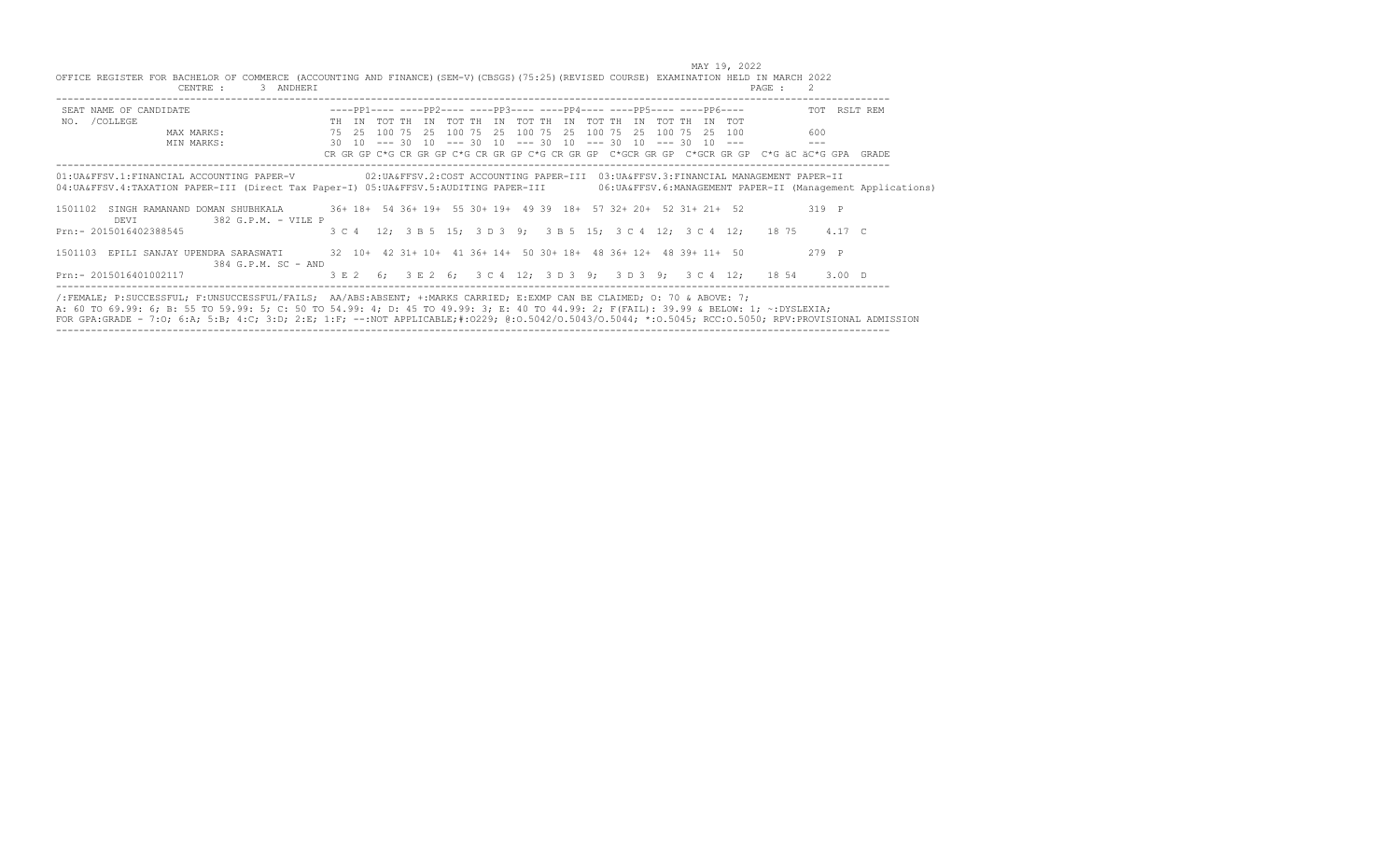| OFFICE REGISTER FOR BACHELOR OF COMMERCE (ACCOUNTING AND FINANCE) (SEM-V) (CBSGS) (75:25) (REVISED COURSE) EXAMINATION HELD IN MARCH 2022<br>CENTRE :                                                                                                                                                                                                                                                                   | 4 GHATKOPAR                                                                           |  |  |  |                                                                                    |  |  |  | PAGE : 3                                                                                   |         |                                                               |
|-------------------------------------------------------------------------------------------------------------------------------------------------------------------------------------------------------------------------------------------------------------------------------------------------------------------------------------------------------------------------------------------------------------------------|---------------------------------------------------------------------------------------|--|--|--|------------------------------------------------------------------------------------|--|--|--|--------------------------------------------------------------------------------------------|---------|---------------------------------------------------------------|
| SEAT NAME OF CANDIDATE                                                                                                                                                                                                                                                                                                                                                                                                  |                                                                                       |  |  |  | $---pp1------pp2------pp3------pp4------pp4------pp5------pp6---$                  |  |  |  |                                                                                            |         | TOT RSLT REM                                                  |
| NO. / COLLEGE                                                                                                                                                                                                                                                                                                                                                                                                           |                                                                                       |  |  |  | TH IN TOT TH IN TOT TH IN TOT TH IN TOT TH IN TOT TH IN TOT                        |  |  |  |                                                                                            |         |                                                               |
| MAX MARKS:                                                                                                                                                                                                                                                                                                                                                                                                              |                                                                                       |  |  |  | 75   25   100   75   25   100   75   25   100   75   25   100   75   25   25   100 |  |  |  |                                                                                            | 600     |                                                               |
| MIN MARKS:                                                                                                                                                                                                                                                                                                                                                                                                              |                                                                                       |  |  |  | $30$ 10 --- 30 10 --- 30 10 --- 30 10 --- 30 10 --- 30 10 ---                      |  |  |  |                                                                                            | $---$   |                                                               |
|                                                                                                                                                                                                                                                                                                                                                                                                                         |                                                                                       |  |  |  |                                                                                    |  |  |  | CR GR GP C*G CR GR GP C*G CR GR GP C*G CR GP C*GCR GR GP C*GCR GR GP C*G äC äC*G GPA GRADE |         |                                                               |
| 01:UA&FFSV.1:FINANCIAL ACCOUNTING PAPER-V<br>04: UA&FFSV.4: TAXATION PAPER-III (Direct Tax Paper-I) 05: UA&FFSV.5: AUDITING PAPER-III                                                                                                                                                                                                                                                                                   |                                                                                       |  |  |  |                                                                                    |  |  |  | 02:UA&FFSV.2:COST ACCOUNTING PAPER-III 03:UA&FFSV.3:FINANCIAL MANAGEMENT PAPER-II          |         | 06: UA&FFSV. 6: MANAGEMENT PAPER-II (Management Applications) |
| 1501105 /GURAV DIVYA DATTARAM DIPIKA                                                                                                                                                                                                                                                                                                                                                                                    | 30+ 16+ 46 43+ 10+ 53 54 15+ 69 30+ 22+ 52 54 10+ 64 30+ 14+ 44<br>959 LAXMICHAND G - |  |  |  |                                                                                    |  |  |  |                                                                                            | $328$ P |                                                               |
| Prn:- 2015016400123962                                                                                                                                                                                                                                                                                                                                                                                                  |                                                                                       |  |  |  |                                                                                    |  |  |  | 3 D 3 9; 3 C 4 12; 3 A 6 18; 3 C 4 12; 3 A 6 18; 3 E 2 6; 18 75 4.17 C                     |         |                                                               |
| (:FEMALE; P:SUCCESSFUL; F:UNSUCCESSFUL/FAILS; AA/ABS:ABSENT; +:MARKS CARRIED; E:EXMP CAN BE CLAIMED; 0: 70 & ABOVE: 7;<br>A: 60 TO 69.99: 6; B: 55 TO 59.99: 5; C: 50 TO 54.99: 4; D: 45 TO 49.99: 3; E: 40 TO 44.99: 2; F(FAIL): 39.99 & BELOW: 1; ~:DYSLEXIA;<br>FOR GPA:GRADE - 7:0; 6:A; 5:B; 4:C; 3:D; 2:E; 1:F; --:NOT APPLICABLE;#:0229; 0:0.5042/0.5043/0.5044; *:0.5045; RCC:0.5050; RPV:PROVISIONAL ADMISSION |                                                                                       |  |  |  |                                                                                    |  |  |  |                                                                                            |         |                                                               |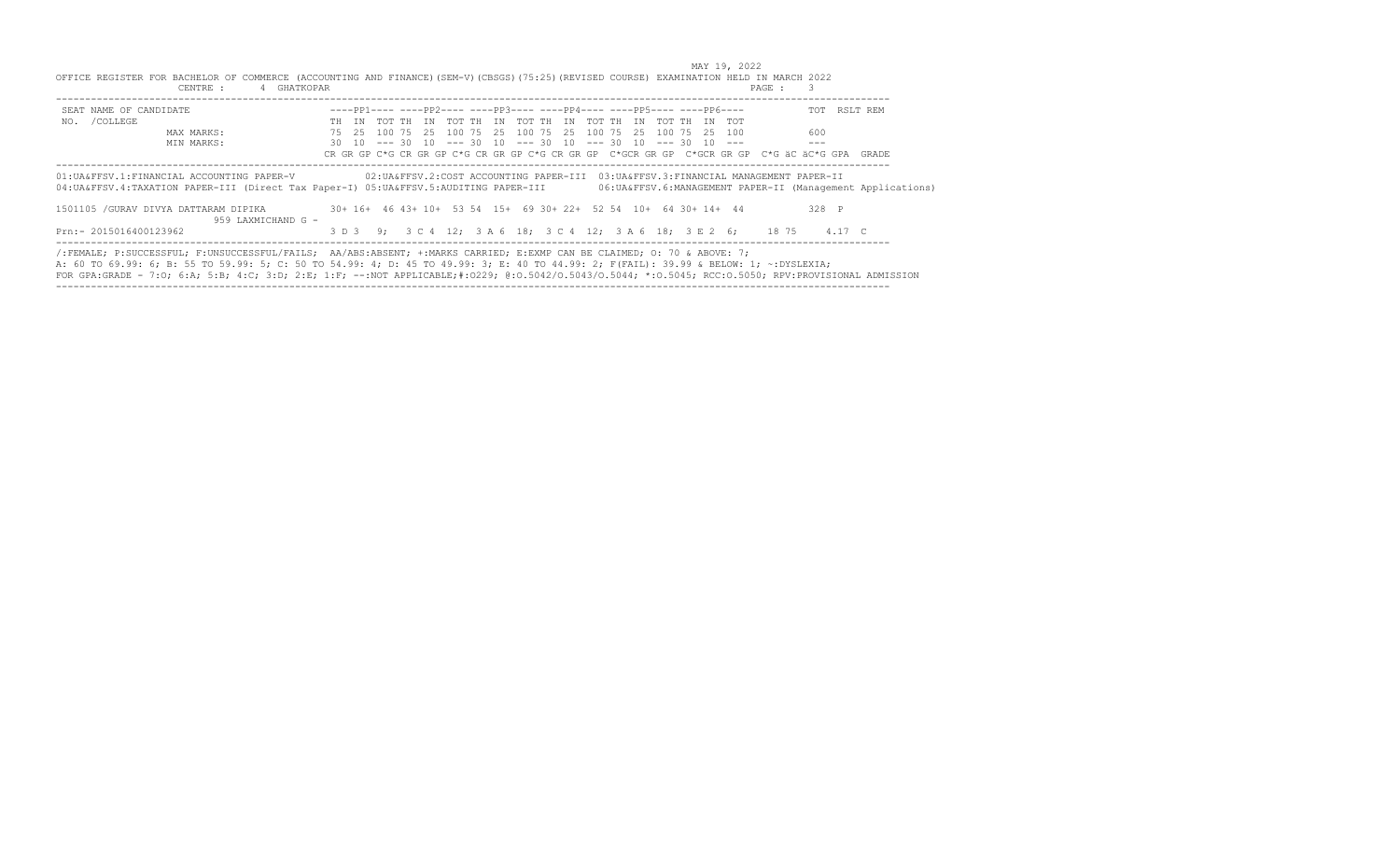|                                                                                          | MAY 19, 2022                                                                                                                                                                                                                                                                                                                                                                                                             |  |
|------------------------------------------------------------------------------------------|--------------------------------------------------------------------------------------------------------------------------------------------------------------------------------------------------------------------------------------------------------------------------------------------------------------------------------------------------------------------------------------------------------------------------|--|
| CENTRE :<br>8 DOMBIVLI                                                                   | OFFICE REGISTER FOR BACHELOR OF COMMERCE (ACCOUNTING AND FINANCE) (SEM-V) (CBSGS) (75:25) (REVISED COURSE) EXAMINATION HELD IN MARCH 2022<br>PAGE :<br>$\overline{4}$                                                                                                                                                                                                                                                    |  |
| SEAT NAME OF CANDIDATE                                                                   | TOT RSLT REM                                                                                                                                                                                                                                                                                                                                                                                                             |  |
| NO. / COLLEGE<br>MAX MARKS:<br>MIN MARKS:                                                | TH IN TOT TH IN TOT TH IN TOT TH IN TOT TH IN TOT TH IN TOT<br>100 75 25 100 75 25 100 75 25 100 75 25 100 75 25 100<br>75 25<br>600<br>$30$ $10$ $\leftarrow$ $\leftarrow$ 30 $10$ $\leftarrow$ $\leftarrow$ 30 $10$ $\leftarrow$ $\leftarrow$ 30 $10$ $\leftarrow$ $\leftarrow$ 30 $10$ $\leftarrow$ $\leftarrow$ 30 $10$ $\leftarrow$ $\leftarrow$                                                                    |  |
|                                                                                          | CR GR GP C*G CR GR GP C*G CR GR GP C*G CR GR GP C*GCR GR GP C*GCR GR GP C*G äC äC*G GPA GRADE                                                                                                                                                                                                                                                                                                                            |  |
|                                                                                          | 01:UA&FFSV.1:FINANCIAL ACCOUNTING PAPER-V 02:UA&FFSV.2:COST ACCOUNTING PAPER-III 03:UA&FFSV.3:FINANCIAL MANAGEMENT PAPER-II<br>04: UA&FFSV.4: TAXATION PAPER-III (Direct Tax Paper-I) 05: UA&FFSV.5: AUDITING PAPER-III 06: UA&FFSV.6: MANAGEMENT PAPER-II (Management Applications)                                                                                                                                     |  |
| BAUSKAR AKSHAY SHASHIKANT MALA<br>1501106<br>727 G.R.PATIL AS&C<br>TT.                   | 50 18+ 68 50 16+ 66 52 18+ 70 55 19+ 74 30+ 15+ 45 50 11+ 61<br>384 P                                                                                                                                                                                                                                                                                                                                                    |  |
| Prn: - 2013016400624083                                                                  | 3 A 6 18; 3 A 6 18; 3 O 7 21; 3 O 7 21; 3 D 3 9; 3 A 6 18; 18 105 5.83 B                                                                                                                                                                                                                                                                                                                                                 |  |
| 1501107<br>CHUNDAWAT LOKENDRASINGH GAJEND<br>RASINGH VISHNU KUNVA<br>862 MATRUSHRI-THAKU | 30+ 17+ 47 30+ 15+ 45 65 15+ 80 32+ 13+ 45 35+ 15+ 50 33+ 14+ 47<br>314 P                                                                                                                                                                                                                                                                                                                                                |  |
| Prn:- 2013016401475876                                                                   | 3 D 3 9; 3 D 3 9; 3 O 7 21; 3 D 3 9; 3 C 4 12; 3 D 3 9; 18 69 3.83 D                                                                                                                                                                                                                                                                                                                                                     |  |
|                                                                                          | /:FEMALE; P:SUCCESSFUL; F:UNSUCCESSFUL/FAILS; AA/ABS:ABSENT; +:MARKS CARRIED; E:EXMP CAN BE CLAIMED; O: 70 & ABOVE: 7;<br>A: 60 TO 69.99: 6; B: 55 TO 59.99: 5; C: 50 TO 54.99: 4; D: 45 TO 49.99: 3; E: 40 TO 44.99: 2; F(FAIL): 39.99 & BELOW: 1; ~: DYSLEXIA;<br>FOR GPA:GRADE - 7:0; 6:A; 5:B; 4:C; 3:D; 2:E; 1:F; --:NOT APPLICABLE;#:0229; 0:0.5042/0.5043/0.5044; *:0.5045; RCC:0.5050; RPV:PROVISIONAL ADMISSION |  |

-----------------------------------------------------------------------------------------------------------------------------------------------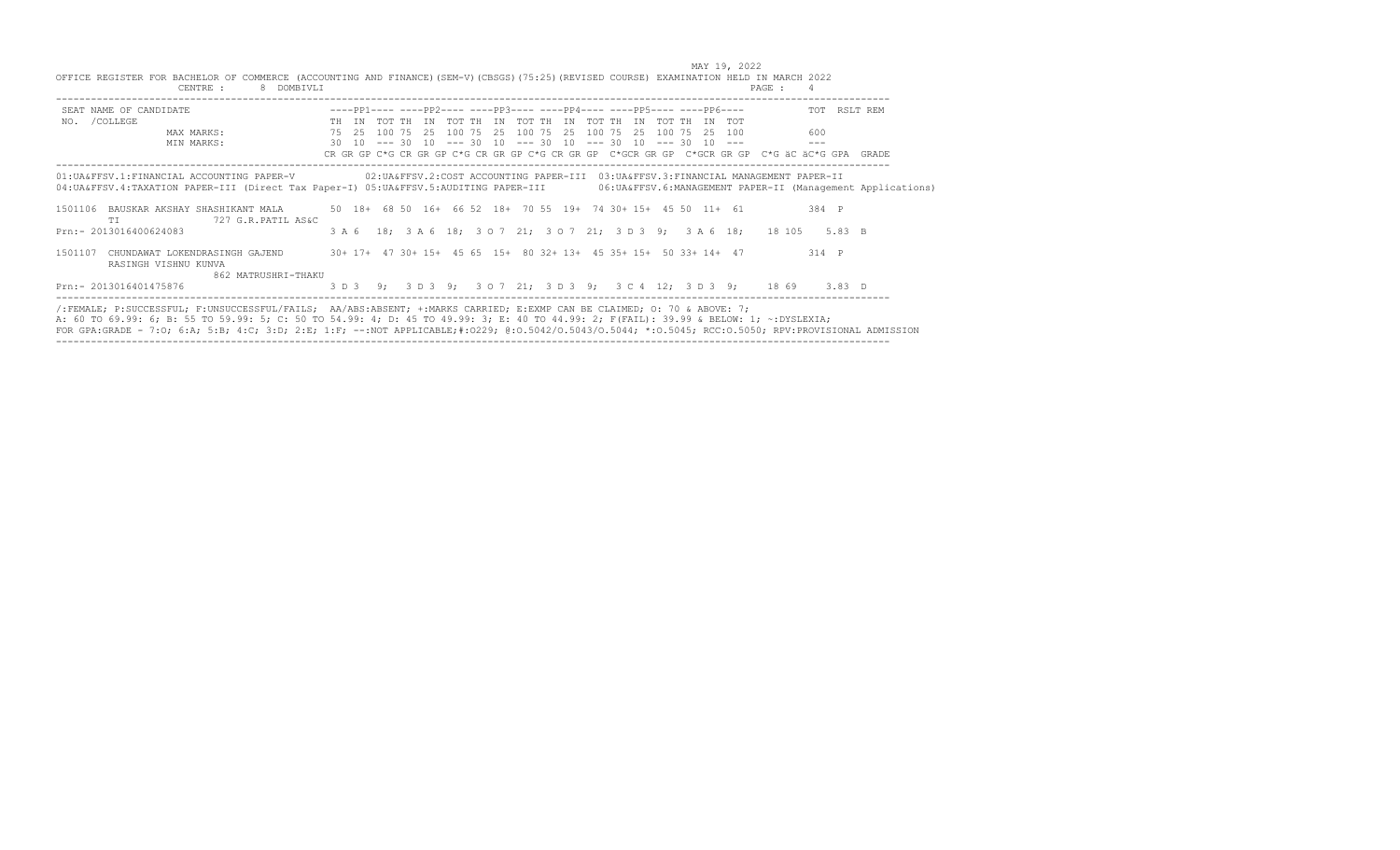| OFFICE REGISTER FOR BACHELOR OF COMMERCE (ACCOUNTING AND FINANCE) (SEM-V) (CBSGS) (75:25) (REVISED COURSE) EXAMINATION HELD IN MARCH 2022<br>CENTRE :                                                                                                                                                                                                                                                                   | 11 PANVEL                                                                                                            |  |  |  |                                                                                    |  |  |  | PAGE :                                                                                        | - 5   |                                                               |
|-------------------------------------------------------------------------------------------------------------------------------------------------------------------------------------------------------------------------------------------------------------------------------------------------------------------------------------------------------------------------------------------------------------------------|----------------------------------------------------------------------------------------------------------------------|--|--|--|------------------------------------------------------------------------------------|--|--|--|-----------------------------------------------------------------------------------------------|-------|---------------------------------------------------------------|
| SEAT NAME OF CANDIDATE                                                                                                                                                                                                                                                                                                                                                                                                  |                                                                                                                      |  |  |  | $---pp1------pp2------pp3------pp4------pp5------PP5------PP6---$                  |  |  |  |                                                                                               |       | TOT RSLT REM                                                  |
| NO. / COLLEGE                                                                                                                                                                                                                                                                                                                                                                                                           |                                                                                                                      |  |  |  | TH IN TOT TH IN TOT TH IN TOT TH IN TOT TH IN TOT TH IN TOT                        |  |  |  |                                                                                               |       |                                                               |
| MAX MARKS:                                                                                                                                                                                                                                                                                                                                                                                                              |                                                                                                                      |  |  |  | 75   25   100   75   25   100   75   25   100   75   25   100   75   25   25   100 |  |  |  |                                                                                               | 600   |                                                               |
| MIN MARKS:                                                                                                                                                                                                                                                                                                                                                                                                              |                                                                                                                      |  |  |  | 30 10 --- 30 10 --- 30 10 --- 30 10 --- 30 10 --- 30 10 ---                        |  |  |  | CR GR GP C*G CR GR GP C*G CR GR GP C*G CR GR GP C*GCR GR GP C*GCR GR GP C*G äC äC*G GPA GRADE | $---$ |                                                               |
| 01: UA&FFSV.1: FINANCIAL ACCOUNTING PAPER-V<br>04:UA&FFSV.4:TAXATION PAPER-III (Direct Tax Paper-I) 05:UA&FFSV.5:AUDITING PAPER-III                                                                                                                                                                                                                                                                                     |                                                                                                                      |  |  |  |                                                                                    |  |  |  | 02: UA&FFSV. 2: COST ACCOUNTING PAPER-III 03: UA&FFSV. 3: FINANCIAL MANAGEMENT PAPER-II       |       | 06: UA&FFSV. 6: MANAGEMENT PAPER-II (Management Applications) |
| 1501108                                                                                                                                                                                                                                                                                                                                                                                                                 | PANDEY ANURAG PAWAN KUMAR ASHA 30 16+ 46 41+ 11+ 52 47 11+ 58 30+ 17+ 47 41 11+ 52 30+ 11+ 41<br>833 KARNALA S.A.BAR |  |  |  |                                                                                    |  |  |  |                                                                                               | 296 P |                                                               |
| Prn:- 2015016400980316                                                                                                                                                                                                                                                                                                                                                                                                  |                                                                                                                      |  |  |  |                                                                                    |  |  |  | 3 D 3 9; 3 C 4 12; 3 B 5 15; 3 D 3 9; 3 C 4 12; 3 E 2 6; 18 63 3.50 D                         |       |                                                               |
| /:FEMALE; P:SUCCESSFUL; F:UNSUCCESSFUL/FAILS; AA/ABS:ABSENT; +:MARKS CARRIED; E:EXMP CAN BE CLAIMED; 0: 70 & ABOVE: 7;<br>A: 60 TO 69.99: 6; B: 55 TO 59.99: 5; C: 50 TO 54.99: 4; D: 45 TO 49.99: 3; E: 40 TO 44.99: 2; F(FAIL): 39.99 & BELOW: 1; ~:DYSLEXIA;<br>FOR GPA:GRADE - 7:0; 6:A; 5:B; 4:C; 3:D; 2:E; 1:F; --:NOT APPLICABLE;#:0229; 0:0.5042/0.5043/0.5044; *:0.5045; RCC:0.5050; RPV:PROVISIONAL ADMISSION |                                                                                                                      |  |  |  |                                                                                    |  |  |  |                                                                                               |       |                                                               |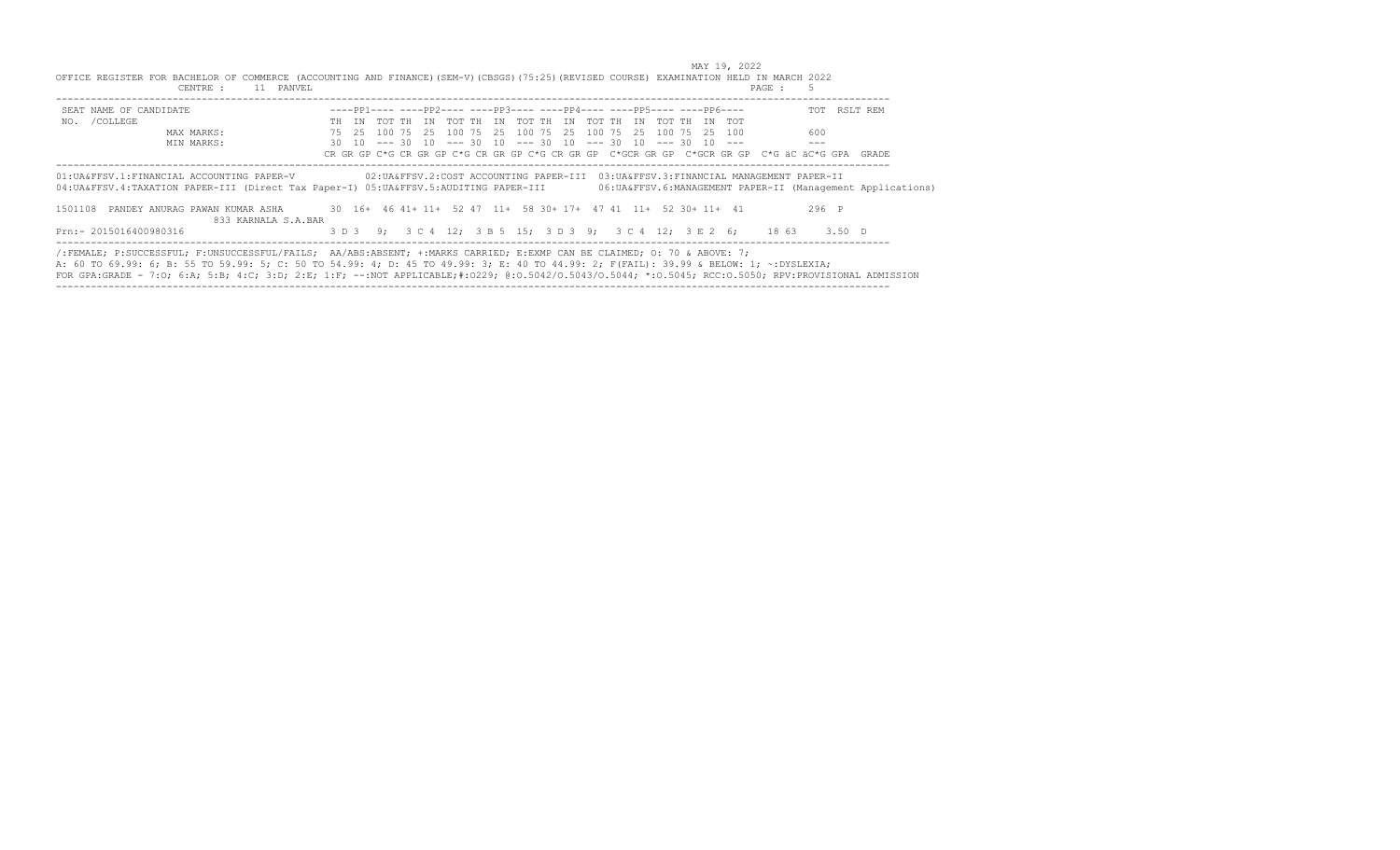| CENTRE :<br>7 VASAI                                 | OFFICE REGISTER FOR BACHELOR OF COMMERCE (ACCOUNTING AND FINANCE) (SEM-V) (CBSGS) (75:25) (REVISED COURSE) EXAMINATION HELD IN MARCH 2022<br>PAGE :<br>- 6                                                                                                                                                                                                                                                              |  |
|-----------------------------------------------------|-------------------------------------------------------------------------------------------------------------------------------------------------------------------------------------------------------------------------------------------------------------------------------------------------------------------------------------------------------------------------------------------------------------------------|--|
| SEAT NAME OF CANDIDATE                              | $---pp1------pp2------pp3------pp4------pp5------PP5------PP6---$<br>TOT RSLT REM                                                                                                                                                                                                                                                                                                                                       |  |
| NO. / COLLEGE                                       | TH IN TOT TH IN TOT TH IN TOT TH IN TOT TH IN TOT TH IN TOT                                                                                                                                                                                                                                                                                                                                                             |  |
| MAX MARKS:                                          | 75   25   100   75   25   100   75   25   100   75   25   100   75   25   25   100<br>600                                                                                                                                                                                                                                                                                                                               |  |
| MIN MARKS:                                          | 30 10 --- 30 10 --- 30 10 --- 30 10 --- 30 10 --- 30 10 ---<br>$---$<br>CR GR GP C*G CR GR GP C*G CR GR GP C*G CR GR GP C*GCR GR GP C*GCR GR GP C*G äC äC*G GPA GRADE                                                                                                                                                                                                                                                   |  |
| 01: UA&FFSV.1: FINANCIAL ACCOUNTING PAPER-V         | 02: UA&FFSV.2: COST ACCOUNTING PAPER-III 03: UA&FFSV.3: FINANCIAL MANAGEMENT PAPER-II<br>04: UA&FFSV.4: TAXATION PAPER-III (Direct Tax Paper-I) 05: UA&FFSV.5: AUDITING PAPER-III<br>06: UA&FFSV. 6: MANAGEMENT PAPER-II (Management Applications)                                                                                                                                                                      |  |
| 1501109 / PRADHAN SUMEDHA VALMIK SUJATA<br>548 VIVA | 30+ 23+ 53 30+ 23+ 53 42 23+ 65 30+ 23+ 53 37+ 24+ 61 30+ 23+ 53<br>338 P                                                                                                                                                                                                                                                                                                                                               |  |
| Prn:- 2013016400868471                              | 3 C 4 12; 3 C 4 12; 3 A 6 18; 3 C 4 12; 3 A 6 18; 3 C 4 12; 18 84 4.67 C                                                                                                                                                                                                                                                                                                                                                |  |
|                                                     | /:FEMALE; P:SUCCESSFUL; F:UNSUCCESSFUL/FAILS; AA/ABS:ABSENT; +:MARKS CARRIED; E:EXMP CAN BE CLAIMED; 0: 70 & ABOVE: 7;<br>A: 60 TO 69.99: 6; B: 55 TO 59.99: 5; C: 50 TO 54.99: 4; D: 45 TO 49.99: 3; E: 40 TO 44.99: 2; F(FAIL): 39.99 & BELOW: 1; ~:DYSLEXIA;<br>FOR GPA:GRADE - 7:0; 6:A; 5:B; 4:C; 3:D; 2:E; 1:F; --:NOT APPLICABLE;#:0229; 0:0.5042/0.5043/0.5044; *:0.5045; RCC:0.5050; RPV:PROVISIONAL ADMISSION |  |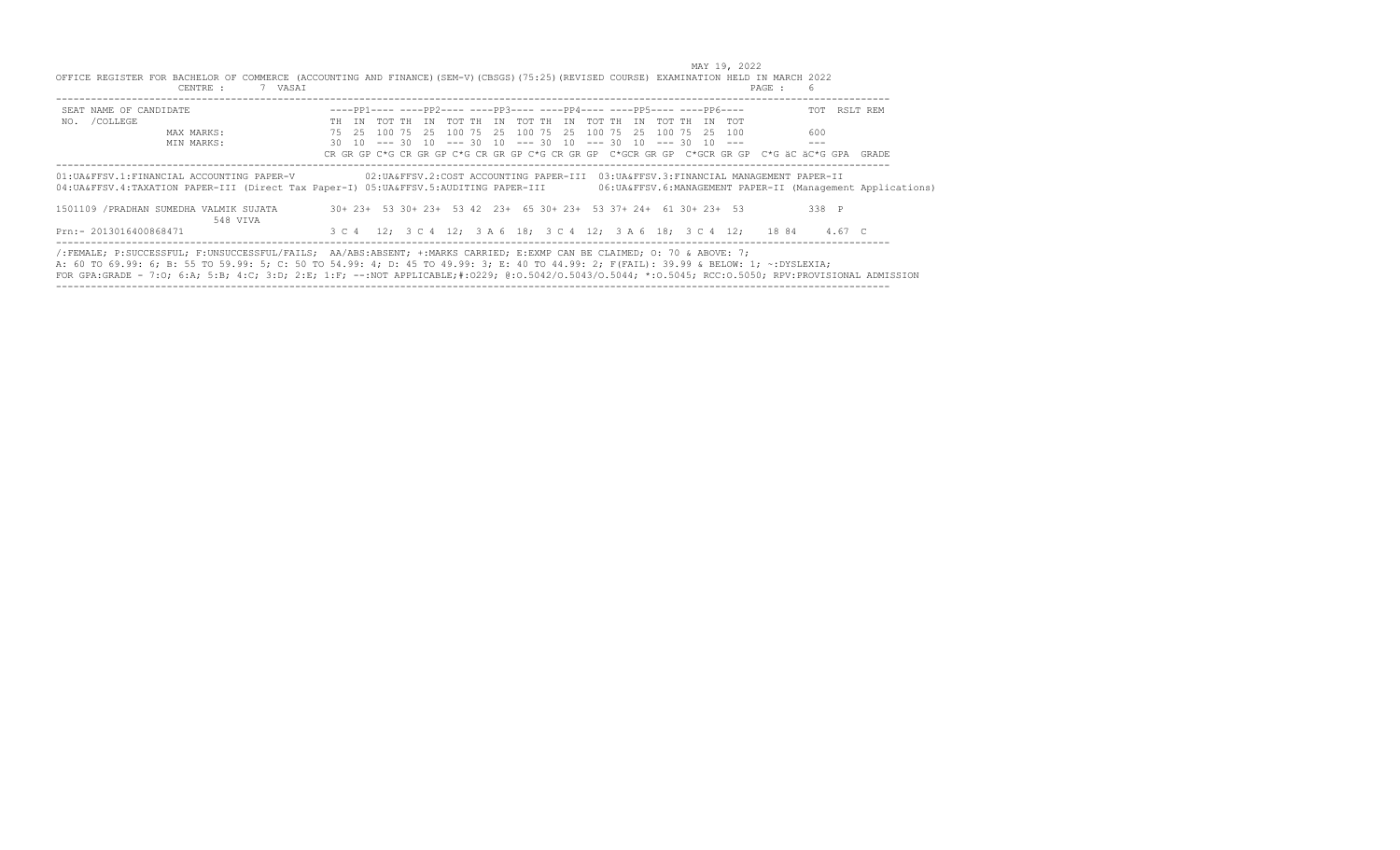| OFFICE REGISTER FOR BACHELOR OF COMMERCE (ACCOUNTING AND FINANCE) (SEM-V) (CBSGS) (75:25) (REVISED COURSE) EXAMINATION HELD IN MARCH 2022<br>CENTRE :                                                                                                                                                                                                                                                                   | 24 BHAYANDAR        |  |  |  |                                                                                               |  |  |  | PAGE : |       |                                                               |
|-------------------------------------------------------------------------------------------------------------------------------------------------------------------------------------------------------------------------------------------------------------------------------------------------------------------------------------------------------------------------------------------------------------------------|---------------------|--|--|--|-----------------------------------------------------------------------------------------------|--|--|--|--------|-------|---------------------------------------------------------------|
| SEAT NAME OF CANDIDATE                                                                                                                                                                                                                                                                                                                                                                                                  |                     |  |  |  | $---pp1------pp2------pp3------pp4------pp4------pp5------pp6---$                             |  |  |  |        |       | TOT RSLT REM                                                  |
| NO. / COLLEGE                                                                                                                                                                                                                                                                                                                                                                                                           |                     |  |  |  | TH IN TOT TH IN TOT TH IN TOT TH IN TOT TH IN TOT TH IN TOT                                   |  |  |  |        |       |                                                               |
| MAX MARKS:                                                                                                                                                                                                                                                                                                                                                                                                              |                     |  |  |  | 75   25   100   75   25   100   75   25   100   75   25   100   75   25   25   100            |  |  |  |        | 600   |                                                               |
| MIN MARKS:                                                                                                                                                                                                                                                                                                                                                                                                              |                     |  |  |  | $30$ 10 --- 30 10 --- 30 10 --- 30 10 --- 30 10 --- 30 10 ---                                 |  |  |  |        | $---$ |                                                               |
|                                                                                                                                                                                                                                                                                                                                                                                                                         |                     |  |  |  | CR GR GP C*G CR GR GP C*G CR GR GP C*G CR GR GP C*GCR GR GP C*GCR GR GP C*G äC äC*G GPA GRADE |  |  |  |        |       |                                                               |
| 01:UA&FFSV.1:FINANCIAL ACCOUNTING PAPER-V<br>04:UA&FFSV.4:TAXATION PAPER-III (Direct Tax Paper-I) 05:UA&FFSV.5:AUDITING PAPER-III                                                                                                                                                                                                                                                                                       |                     |  |  |  | 02:UA&FFSV.2:COST ACCOUNTING PAPER-III 03:UA&FFSV.3:FINANCIAL MANAGEMENT PAPER-II             |  |  |  |        |       | 06: UA&FFSV. 6: MANAGEMENT PAPER-II (Management Applications) |
| 1501110 /SHAH YAATI NILESH SHILPA                                                                                                                                                                                                                                                                                                                                                                                       | 601 R.MEHTA AS&C BH |  |  |  | 30+ 19+ 49 41 19+ 60 31+ 19+ 50 54+ 19+ 73 32+ 19+ 51 45+ 19+ 64                              |  |  |  |        | 347 P |                                                               |
| Prn:- 2014016401697917                                                                                                                                                                                                                                                                                                                                                                                                  |                     |  |  |  | 3 D 3 9; 3 A 6 18; 3 C 4 12; 3 O 7 21; 3 C 4 12; 3 A 6 18; 18 90 5.00 B                       |  |  |  |        |       |                                                               |
| /:FEMALE; P:SUCCESSFUL; F:UNSUCCESSFUL/FAILS; AA/ABS:ABSENT; +:MARKS CARRIED; E:EXMP CAN BE CLAIMED; O: 70 & ABOVE: 7;<br>A: 60 TO 69.99: 6; B: 55 TO 59.99: 5; C: 50 TO 54.99: 4; D: 45 TO 49.99: 3; E: 40 TO 44.99: 2; F(FAIL): 39.99 & BELOW: 1; ~:DYSLEXIA;<br>FOR GPA:GRADE - 7:0; 6:A; 5:B; 4:C; 3:D; 2:E; 1:F; --:NOT APPLICABLE;#:0229; 0:0.5042/0.5043/0.5044; *:0.5045; RCC:0.5050; RPV:PROVISIONAL ADMISSION |                     |  |  |  |                                                                                               |  |  |  |        |       |                                                               |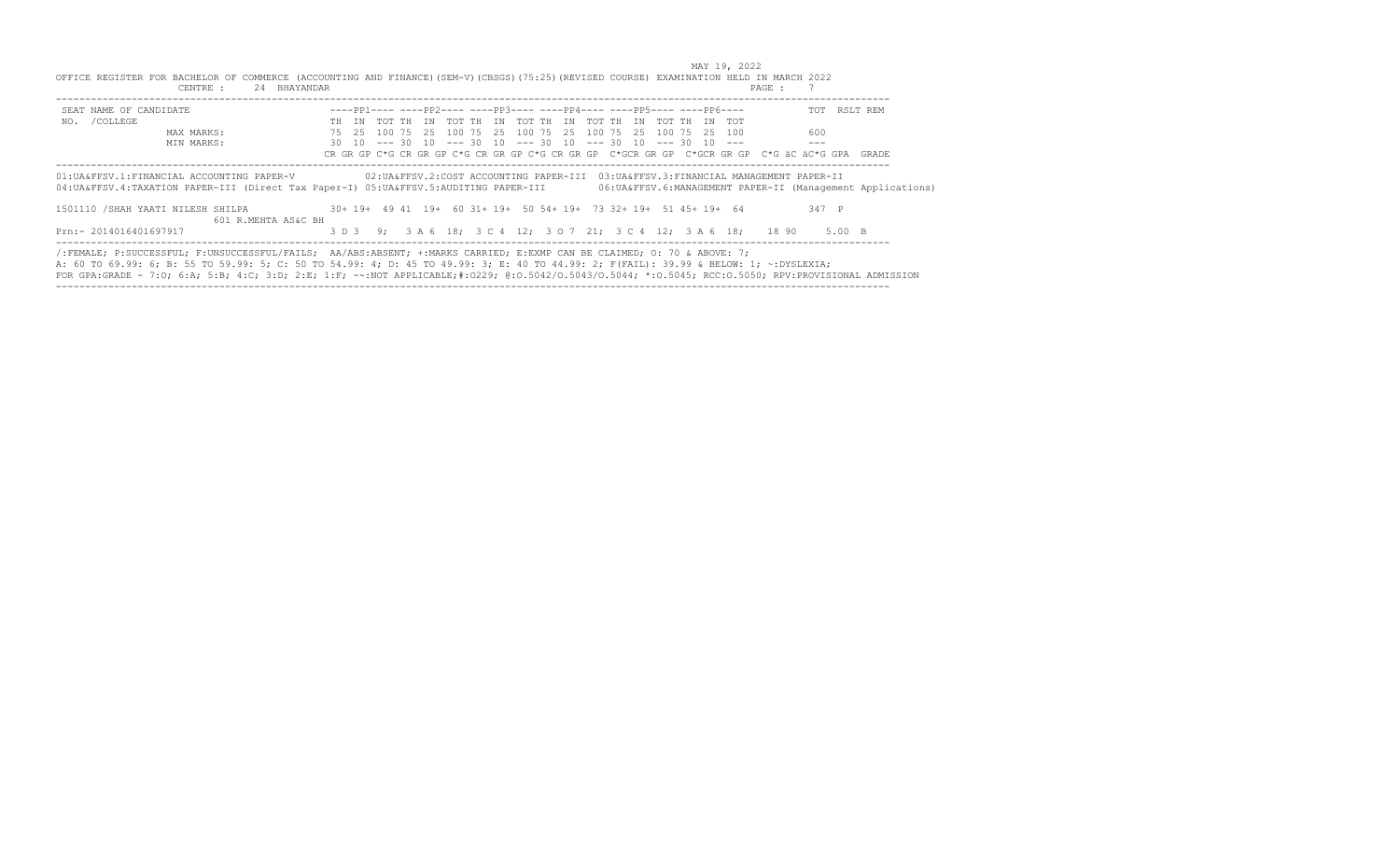| OFFICE REGISTER FOR BACHELOR OF COMMERCE (ACCOUNTING AND FINANCE) (SEM-V) (CBSGS) (75:25) (REVISED COURSE) EXAMINATION HELD IN MARCH 2022<br>CENTRE :<br>10 ULHASNAGAR                                                                                                               |  |  |                                                                                                                                                                                             |  |  |  |  | PAGE : 8 |     |       |              |
|--------------------------------------------------------------------------------------------------------------------------------------------------------------------------------------------------------------------------------------------------------------------------------------|--|--|---------------------------------------------------------------------------------------------------------------------------------------------------------------------------------------------|--|--|--|--|----------|-----|-------|--------------|
| SEAT NAME OF CANDIDATE                                                                                                                                                                                                                                                               |  |  | $---pp1--- ----pp2--- ----pp3--- ----pp4--- ----pp5--- ----pp5---$                                                                                                                          |  |  |  |  |          |     |       | TOT RSLT REM |
| NO. / COLLEGE                                                                                                                                                                                                                                                                        |  |  | TH IN TOT TH IN TOT TH IN TOT TH IN TOT TH IN TOT TH IN TOT                                                                                                                                 |  |  |  |  |          |     |       |              |
| MAX MARKS:                                                                                                                                                                                                                                                                           |  |  | 75   25   100   75   25   100   75   25   100   75   25   100   75   25   100   75   25   100                                                                                               |  |  |  |  |          | 600 |       |              |
| MIN MARKS:                                                                                                                                                                                                                                                                           |  |  | $30$ $10$ $\leftarrow$ $\leftarrow$ 30 $10$ $\leftarrow$ $\leftarrow$ 30 $10$ $\leftarrow$ $\leftarrow$ 30 $10$ $\leftarrow$ $\leftarrow$ 30 $10$ $\leftarrow$ $\leftarrow$ 30 $\leftarrow$ |  |  |  |  |          |     |       |              |
|                                                                                                                                                                                                                                                                                      |  |  | CR GR GP C*G CR GR GP C*G CR GR GP C*G CR GP C*GCR GP C*GCR GP C*GCR GR GP C*G äC äC*G GPA GRADE                                                                                            |  |  |  |  |          |     |       |              |
| 01:UA&FFSV.1:FINANCIAL ACCOUNTING PAPER-V 02:UA&FFSV.2:COST ACCOUNTING PAPER-III 03:UA&FFSV.3:FINANCIAL MANAGEMENT PAPER-II<br>04: UA&FFSV.4: TAXATION PAPER-III (Direct Tax Paper-I) 05: UA&FFSV.5: AUDITING PAPER-III 06: UA&FFSV.6: MANAGEMENT PAPER-II (Management Applications) |  |  |                                                                                                                                                                                             |  |  |  |  |          |     |       |              |
| 1501111 JAVIR AKSHAY GOPINATH BHARATI<br>621 S.S. THAKURNATH-                                                                                                                                                                                                                        |  |  | 30+ 20+ 50 30+ 20+ 50 45 21+ 66 33+ 21+ 54 41+ 19+ 60 30+ 20+ 50                                                                                                                            |  |  |  |  |          |     | 330 P |              |
| Prn:- 2013016401473533                                                                                                                                                                                                                                                               |  |  | 3 C 4 12; 3 C 4 12; 3 A 6 18; 3 C 4 12; 3 A 6 18; 3 C 4 12; 18 84 4.67 C                                                                                                                    |  |  |  |  |          |     |       |              |
| 1501112 TALOLE SWAPNIL ASHOK ALKA<br>621 S.S. THAKURNATH-                                                                                                                                                                                                                            |  |  | 38 22+ 60 30+ 21+ 51 36+ 20+ 56 30+ 19+ 49 43+ 20+ 63 30+ 19+ 49                                                                                                                            |  |  |  |  |          |     | 328 P |              |
| Prn:- 2013016401473371                                                                                                                                                                                                                                                               |  |  | 3 A 6 18; 3 C 4 12; 3 B 5 15; 3 D 3 9; 3 A 6 18; 3 D 3 9; 18 81 4.50 C                                                                                                                      |  |  |  |  |          |     |       |              |
| /:FEMALE; P:SUCCESSFUL; F:UNSUCCESSFUL/FAILS; AA/ABS:ABSENT; +:MARKS CARRIED; E:EXMP CAN BE CLAIMED; O: 70 & ABOVE: 7;<br>A: 60 TO 69.99: 6; B: 55 TO 59.99: 5; C: 50 TO 54.99: 4; D: 45 TO 49.99: 3; E: 40 TO 44.99: 2; F(FAIL): 39.99 & BELOW: 1; ~: DYSLEXIA;                     |  |  |                                                                                                                                                                                             |  |  |  |  |          |     |       |              |

FOR GPA:GRADE - 7:O; 6:A; 5:B; 4:C; 3:D; 2:E; 1:F; --:NOT APPLICABLE;#:O229; @:O.5042/O.5043/O.5044; \*:O.5045; RCC:O.5050; RPV:PROVISIONAL ADMISSION -----------------------------------------------------------------------------------------------------------------------------------------------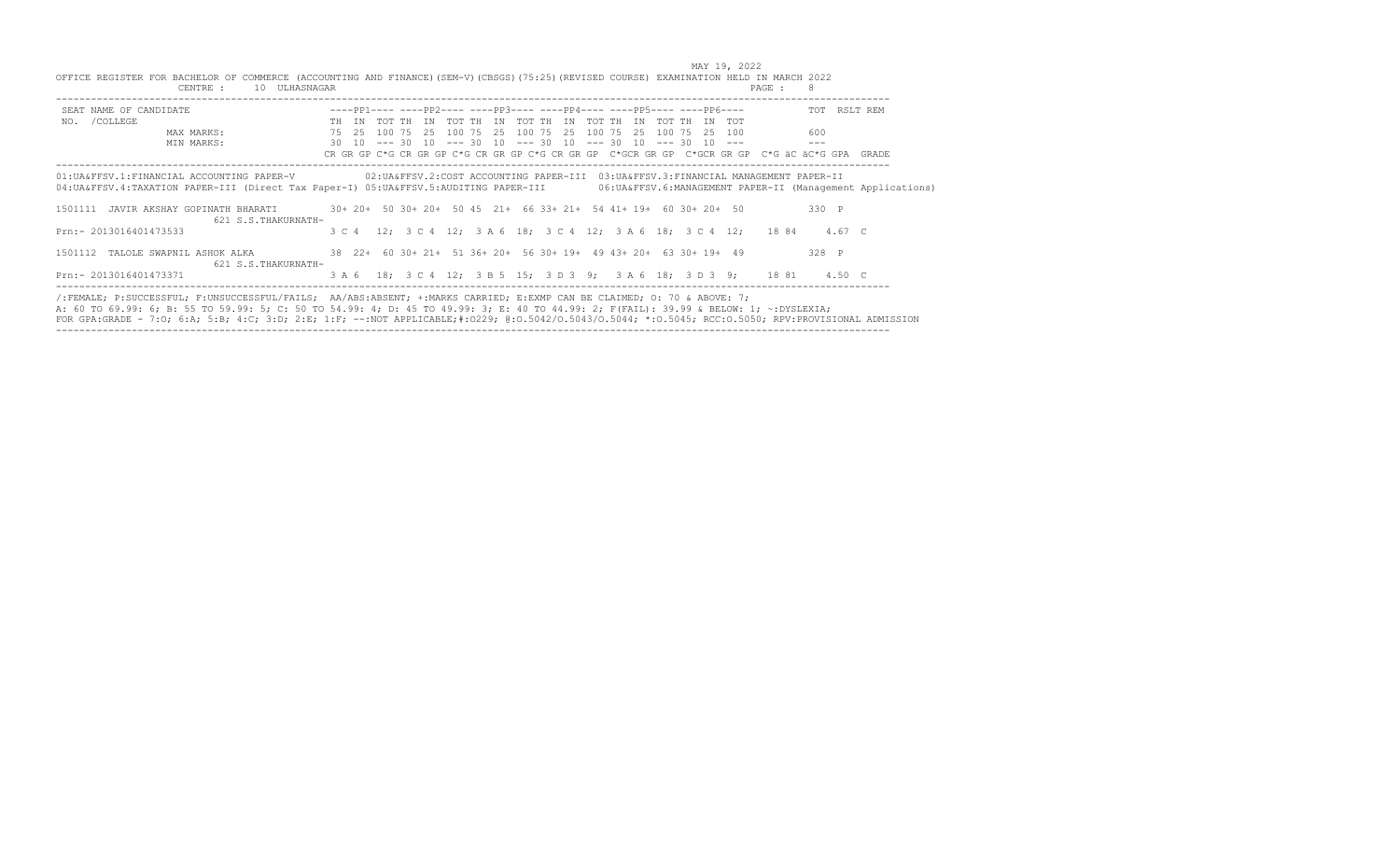| OFFICE REGISTER FOR BACHELOR OF COMMERCE (ACCOUNTING AND FINANCE) (SEM-V) (CBSGS) (75:25) (REVISED COURSE) EXAMINATION HELD IN MARCH 2022<br>CENTRE :                                                                                                                                                                                                                                                                   | 26 MUMBRA           |  |  |  |                                                                                                                                                             |  |  |  | PAGE : 9 |         |                                                              |
|-------------------------------------------------------------------------------------------------------------------------------------------------------------------------------------------------------------------------------------------------------------------------------------------------------------------------------------------------------------------------------------------------------------------------|---------------------|--|--|--|-------------------------------------------------------------------------------------------------------------------------------------------------------------|--|--|--|----------|---------|--------------------------------------------------------------|
| SEAT NAME OF CANDIDATE                                                                                                                                                                                                                                                                                                                                                                                                  |                     |  |  |  | $---PP1------PP2------PP3------PP4-------1---PP5---------PP6---$                                                                                            |  |  |  |          |         | TOT RSLT REM                                                 |
| NO. / COLLEGE                                                                                                                                                                                                                                                                                                                                                                                                           |                     |  |  |  | TH IN TOT TH IN TOT TH IN TOT TH IN TOT TH IN TOT TH IN TOT                                                                                                 |  |  |  |          |         |                                                              |
| MAX MARKS:                                                                                                                                                                                                                                                                                                                                                                                                              |                     |  |  |  | 75   25   100   75   25   100   75   25   100   75   25   100   75   25   25   100                                                                          |  |  |  |          | 600     |                                                              |
| MIN MARKS:                                                                                                                                                                                                                                                                                                                                                                                                              |                     |  |  |  | $30$ 10 --- 30 10 --- 30 10 --- 30 10 --- 30 10 --- 30 10 ---<br>CR GR GP C*G CR GR GP C*G CR GR GP C*G CR GP C*GCR GR GP C*GCR GR GP C*G äC äC*G GPA GRADE |  |  |  |          | $- - -$ |                                                              |
| 01:UA&FFSV.1:FINANCIAL ACCOUNTING PAPER-V<br>04:UA&FFSV.4:TAXATION PAPER-III (Direct Tax Paper-I) 05:UA&FFSV.5:AUDITING PAPER-III                                                                                                                                                                                                                                                                                       |                     |  |  |  | 02:UA&FFSV.2:COST ACCOUNTING PAPER-III 03:UA&FFSV.3:FINANCIAL MANAGEMENT PAPER-II                                                                           |  |  |  |          |         | 06: UA&FFSV.6: MANAGEMENT PAPER-II (Management Applications) |
| 1501113 KHAN AMIR SIRAJ SHEHNAZ                                                                                                                                                                                                                                                                                                                                                                                         | 749 M.S.COLLEGE -KA |  |  |  | 33+ 21+ 54 34+ 20+ 54 30+ 18+ 48 35+ 18+ 53 40 19+ 59 30+ 18+ 48                                                                                            |  |  |  |          | 316 P   |                                                              |
| Prn:- 2015016400749722                                                                                                                                                                                                                                                                                                                                                                                                  |                     |  |  |  | 3 C 4 12; 3 C 4 12; 3 D 3 9; 3 C 4 12; 3 B 5 15; 3 D 3 9; 18 69 3.83 D                                                                                      |  |  |  |          |         |                                                              |
| /:FEMALE; P:SUCCESSFUL; F:UNSUCCESSFUL/FAILS; AA/ABS:ABSENT; +:MARKS CARRIED; E:EXMP CAN BE CLAIMED; 0: 70 & ABOVE: 7;<br>A: 60 TO 69.99: 6; B: 55 TO 59.99: 5; C: 50 TO 54.99: 4; D: 45 TO 49.99: 3; E: 40 TO 44.99: 2; F(FAIL): 39.99 & BELOW: 1; ~:DYSLEXIA;<br>FOR GPA:GRADE - 7:0; 6:A; 5:B; 4:C; 3:D; 2:E; 1:F; --:NOT APPLICABLE;#:0229; 0:0.5042/0.5043/0.5044; *:0.5045; RCC:0.5050; RPV:PROVISIONAL ADMISSION |                     |  |  |  |                                                                                                                                                             |  |  |  |          |         |                                                              |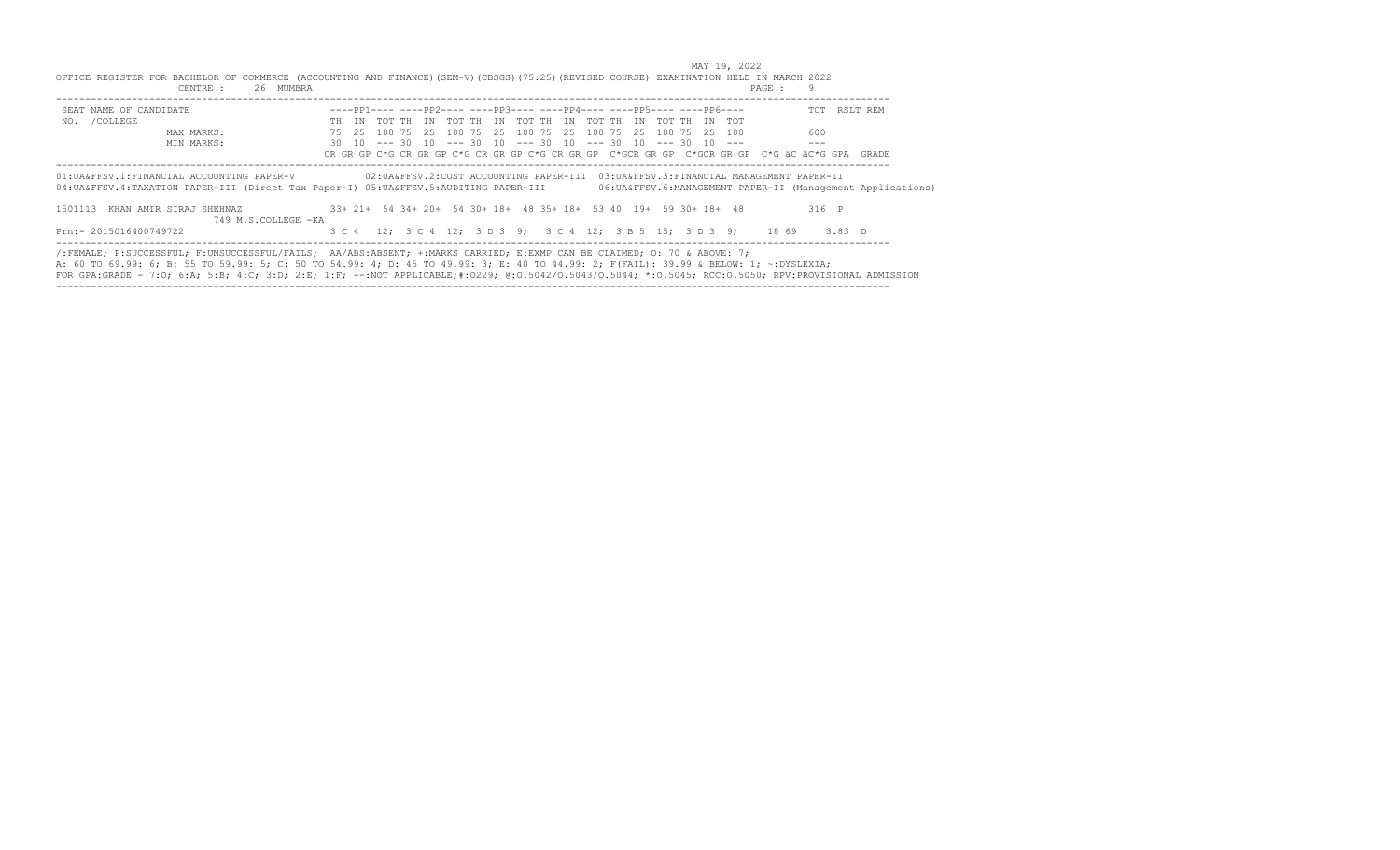| OFFICE REGISTER FOR BACHELOR OF COMMERCE (ACCOUNTING AND FINANCE) (SEM-V) (CBSGS) (75:25) (REVISED COURSE) EXAMINATION HELD IN MARCH 2022<br>CENTRE :                                                                                                                                                                                                                                                                   | 25 KHADAVALI       |  |                                                                                    |  |  |  |  | PAGE : 10                                                                                     |       |                                                               |
|-------------------------------------------------------------------------------------------------------------------------------------------------------------------------------------------------------------------------------------------------------------------------------------------------------------------------------------------------------------------------------------------------------------------------|--------------------|--|------------------------------------------------------------------------------------|--|--|--|--|-----------------------------------------------------------------------------------------------|-------|---------------------------------------------------------------|
| SEAT NAME OF CANDIDATE                                                                                                                                                                                                                                                                                                                                                                                                  |                    |  | $---pp1------pp2------pp3------pp4------pp5------PP5------PP6---$                  |  |  |  |  |                                                                                               |       | TOT RSLT REM                                                  |
| NO. / COLLEGE                                                                                                                                                                                                                                                                                                                                                                                                           |                    |  | TH IN TOT TH IN TOT TH IN TOT TH IN TOT TH IN TOT TH IN TOT                        |  |  |  |  |                                                                                               |       |                                                               |
| MAX MARKS:                                                                                                                                                                                                                                                                                                                                                                                                              |                    |  | 75   25   100   75   25   100   75   25   100   75   25   100   75   25   25   100 |  |  |  |  |                                                                                               | 600   |                                                               |
| MIN MARKS:                                                                                                                                                                                                                                                                                                                                                                                                              |                    |  | 30 10 --- 30 10 --- 30 10 --- 30 10 --- 30 10 --- 30 10 ---                        |  |  |  |  | CR GR GP C*G CR GR GP C*G CR GR GP C*G CR GR GP C*GCR GR GP C*GCR GR GP C*G äC äC*G GPA GRADE | $---$ |                                                               |
| 01:UA&FFSV.1:FINANCIAL ACCOUNTING PAPER-V<br>04:UA&FFSV.4:TAXATION PAPER-III (Direct Tax Paper-I) 05:UA&FFSV.5:AUDITING PAPER-III                                                                                                                                                                                                                                                                                       |                    |  |                                                                                    |  |  |  |  | 02: UA&FFSV.2: COST ACCOUNTING PAPER-III 03: UA&FFSV.3: FINANCIAL MANAGEMENT PAPER-II         |       | 06: UA&FFSV. 6: MANAGEMENT PAPER-II (Management Applications) |
| GHARAT NILESH SUDAM SAVITA<br>1501114                                                                                                                                                                                                                                                                                                                                                                                   | 221 G.K.S. COLLEGE |  | 36 22+ 58 37 20+ 57 40+ 23+ 63 47+ 22+ 69 30+ 22+ 52 38 20+ 58                     |  |  |  |  |                                                                                               | 357 P |                                                               |
| Prn:- 2014016400956561                                                                                                                                                                                                                                                                                                                                                                                                  |                    |  |                                                                                    |  |  |  |  | 3 B 5 15; 3 B 5 15; 3 A 6 18; 3 A 6 18; 3 C 4 12; 3 B 5 15; 18 93 5.17 B                      |       |                                                               |
| /:FEMALE; P:SUCCESSFUL; F:UNSUCCESSFUL/FAILS; AA/ABS:ABSENT; +:MARKS CARRIED; E:EXMP CAN BE CLAIMED; O: 70 & ABOVE: 7;<br>A: 60 TO 69.99: 6; B: 55 TO 59.99: 5; C: 50 TO 54.99: 4; D: 45 TO 49.99: 3; E: 40 TO 44.99: 2; F(FAIL): 39.99 & BELOW: 1; ~:DYSLEXIA;<br>FOR GPA:GRADE - 7:0; 6:A; 5:B; 4:C; 3:D; 2:E; 1:F; --:NOT APPLICABLE;#:0229; 0:0.5042/0.5043/0.5044; *:0.5045; RCC:0.5050; RPV:PROVISIONAL ADMISSION |                    |  |                                                                                    |  |  |  |  |                                                                                               |       |                                                               |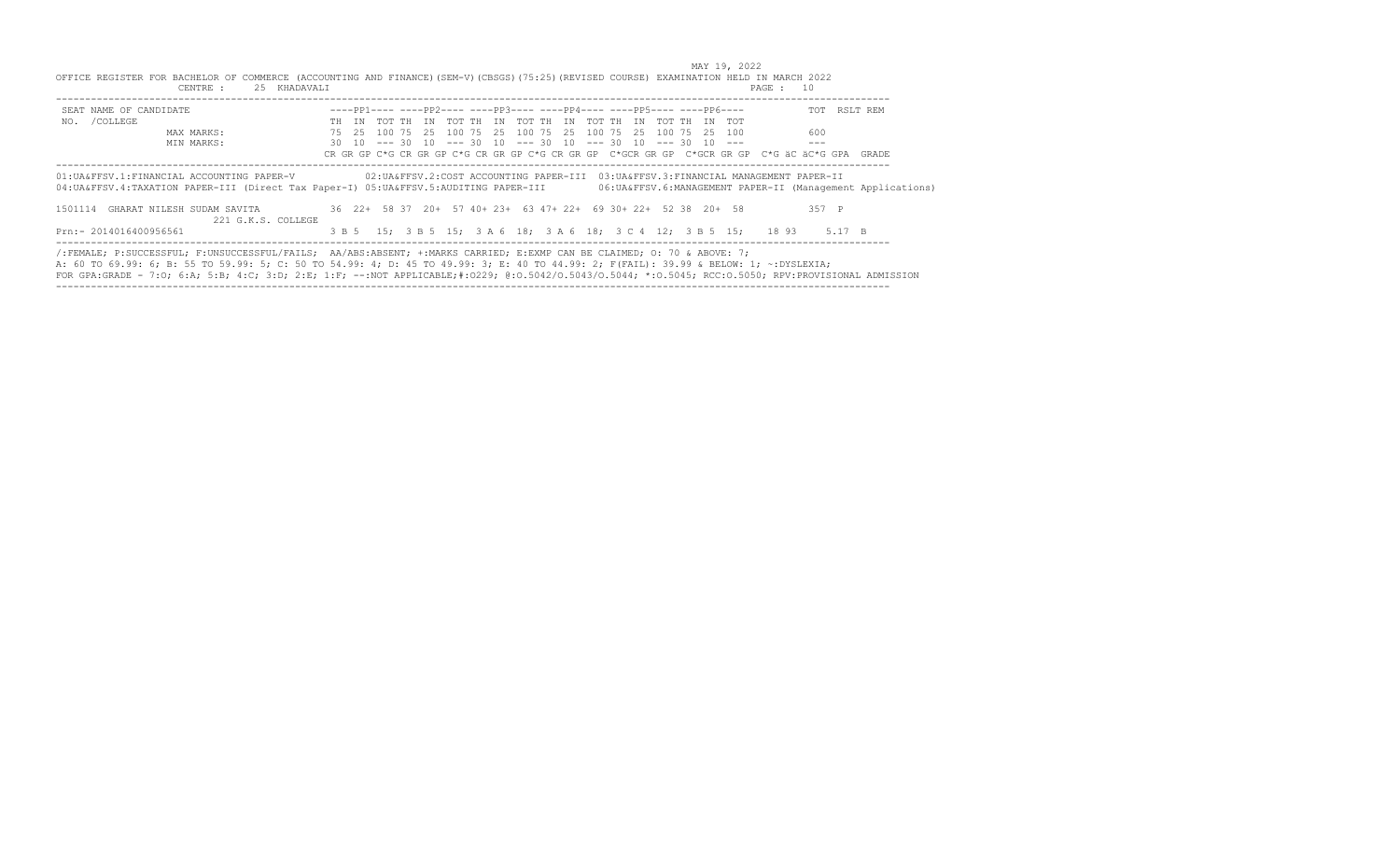| OFFICE REGISTER FOR BACHELOR OF COMMERCE (ACCOUNTING AND FINANCE) (SEM-V) (CBSGS) (75:25) (REVISED COURSE) EXAMINATION HELD IN MARCH 2022<br>CENTRE :                                                                                                                                                                                                                                                                   | 20 SHAHAPUR         |  |  |  |                                                                                    |  |  |  | PAGE : 11                                                                                     |       |                                                               |
|-------------------------------------------------------------------------------------------------------------------------------------------------------------------------------------------------------------------------------------------------------------------------------------------------------------------------------------------------------------------------------------------------------------------------|---------------------|--|--|--|------------------------------------------------------------------------------------|--|--|--|-----------------------------------------------------------------------------------------------|-------|---------------------------------------------------------------|
| SEAT NAME OF CANDIDATE                                                                                                                                                                                                                                                                                                                                                                                                  |                     |  |  |  | $---pp1------pp2------pp3------pp4------pp4------pp5------pp6---$                  |  |  |  |                                                                                               |       | TOT RSLT REM                                                  |
| NO. / COLLEGE                                                                                                                                                                                                                                                                                                                                                                                                           |                     |  |  |  | TH IN TOT TH IN TOT TH IN TOT TH IN TOT TH IN TOT TH IN TOT                        |  |  |  |                                                                                               |       |                                                               |
| MAX MARKS:                                                                                                                                                                                                                                                                                                                                                                                                              |                     |  |  |  | 75   25   100   75   25   100   75   25   100   75   25   100   75   25   25   100 |  |  |  |                                                                                               | 600   |                                                               |
| MIN MARKS:                                                                                                                                                                                                                                                                                                                                                                                                              |                     |  |  |  | 30 10 --- 30 10 --- 30 10 --- 30 10 --- 30 10 --- 30 10 ---                        |  |  |  |                                                                                               | $---$ |                                                               |
|                                                                                                                                                                                                                                                                                                                                                                                                                         |                     |  |  |  |                                                                                    |  |  |  | CR GR GP C*G CR GR GP C*G CR GR GP C*G CR GR GP C*GCR GR GP C*GCR GR GP C*G äC äC*G GPA GRADE |       |                                                               |
| 01:UA&FFSV.1:FINANCIAL ACCOUNTING PAPER-V<br>04:UA&FFSV.4:TAXATION PAPER-III (Direct Tax Paper-I) 05:UA&FFSV.5:AUDITING PAPER-III                                                                                                                                                                                                                                                                                       |                     |  |  |  |                                                                                    |  |  |  | 02: UA&FFSV.2: COST ACCOUNTING PAPER-III 03: UA&FFSV.3: FINANCIAL MANAGEMENT PAPER-II         |       | 06: UA&FFSV. 6: MANAGEMENT PAPER-II (Management Applications) |
| VEKHANDE MOHAN MANOHAR USHA<br>1501115                                                                                                                                                                                                                                                                                                                                                                                  | 921 BHIMRAO PRADHAN |  |  |  | 55 18+ 73 50 16+ 66 60 15+ 75 55 14+ 69 30+ 14+ 44 58 15+ 73                       |  |  |  |                                                                                               | 400 P |                                                               |
| Prn:- 2014016401180233                                                                                                                                                                                                                                                                                                                                                                                                  |                     |  |  |  |                                                                                    |  |  |  | 3 0 7 21; 3 A 6 18; 3 0 7 21; 3 A 6 18; 3 E 2 6; 3 0 7 21; 18 105 5.83 B                      |       |                                                               |
| /:FEMALE; P:SUCCESSFUL; F:UNSUCCESSFUL/FAILS; AA/ABS:ABSENT; +:MARKS CARRIED; E:EXMP CAN BE CLAIMED; O: 70 & ABOVE: 7;<br>A: 60 TO 69.99: 6; B: 55 TO 59.99: 5; C: 50 TO 54.99: 4; D: 45 TO 49.99: 3; E: 40 TO 44.99: 2; F(FAIL): 39.99 & BELOW: 1; ~:DYSLEXIA;<br>FOR GPA:GRADE - 7:0; 6:A; 5:B; 4:C; 3:D; 2:E; 1:F; --:NOT APPLICABLE;#:0229; 0:0.5042/0.5043/0.5044; *:0.5045; RCC:0.5050; RPV:PROVISIONAL ADMISSION |                     |  |  |  |                                                                                    |  |  |  |                                                                                               |       |                                                               |